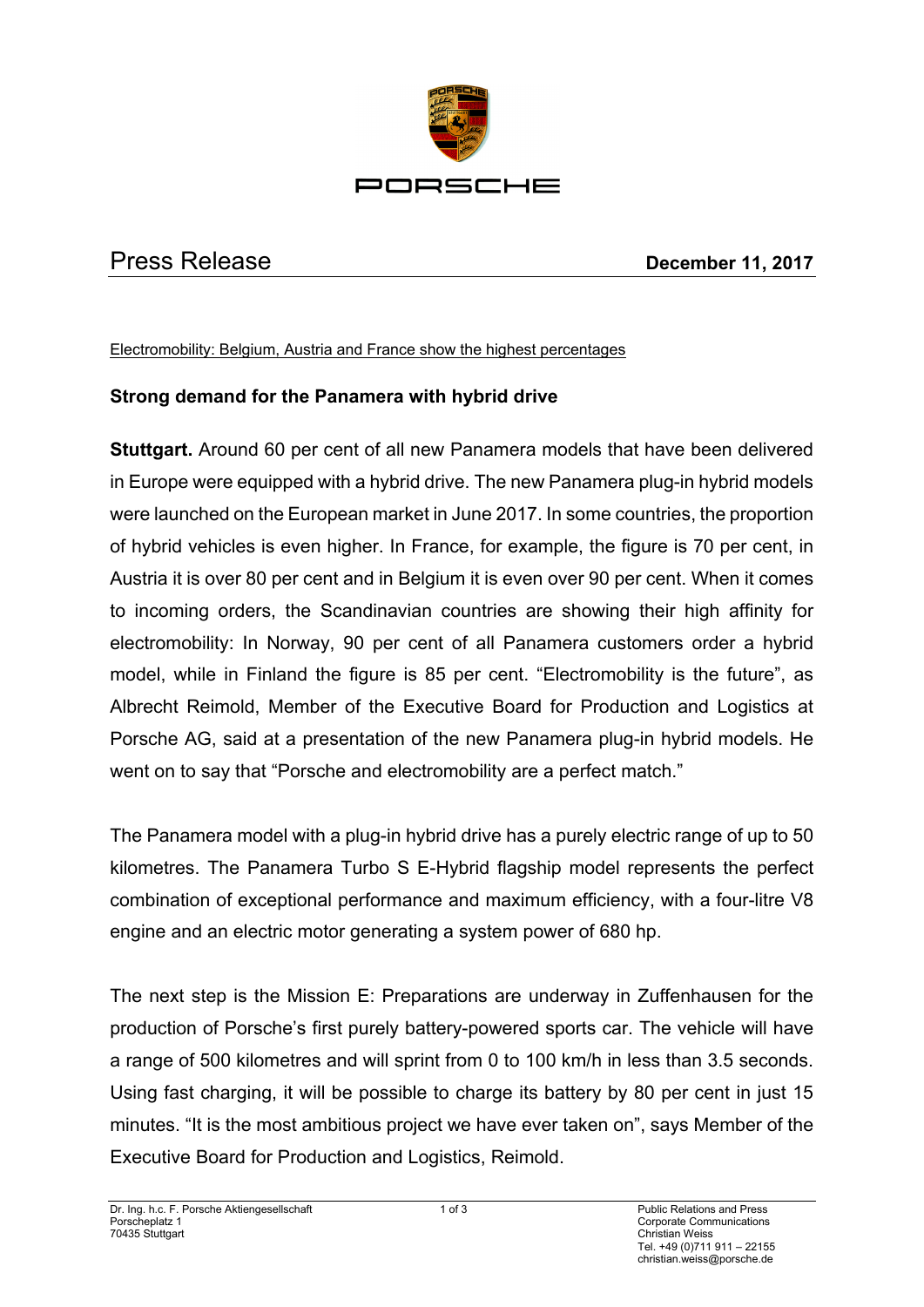"Sustainability is the foundation of our company management. Resource-efficient production methods are of the highest priority for Porsche, and are also being factored into the restructuring of our traditional plant in Zuffenhausen for the production of the first purely electric Porsche", explains Albrecht Reimold. By 2019, there will be a brand new plant, a factory within the factory. "Our goal is to achieve CO2-neutral production. We are completely on schedule. The Mission E will be on the market by the end of the decade."

Porsche is investing around one billion euro in the Mission E project, around 700 million euro of which will go towards the production facilities at the headquarters in Zuffenhausen. A new paint shop, dedicated assembly area and an 800-metre-long conveyor bridge for transporting the painted bodies and drive units to the final assembly area are being constructed there. The existing engine plant is being expanded to manufacture electric drives. The existing body construction will also be expanded. A total of 1,200 new jobs are being created. There will also be additional investments related to this, for example in the Weissach development centre.

Planning for the years ahead is now underway. "We are already thinking about derivatives of the Mission E", says Member of the Executive Board for Production and Logistics, Reimold. "We are also planning additional purely electric vehicles and investigating relevant segments. We are working with Audi on a joint electric vehicle architecture for the long-term future."

The Porsche Engineering subsidiary also developed a fast charging system. With a voltage of 800 volts and a charging rate of up to 320 kWh, "Porsche Turbo Charging" ensures high charging performance and short charging times even in a heterogeneous network infrastructure.

Furthermore, Porsche and Audi are representing the Volkswagen Group in IONITY, a joint venture with the BMW Group, Daimler AG and Ford Motor Company. The goal of this venture is to construct and operate 400 powerful fast charging stations along the